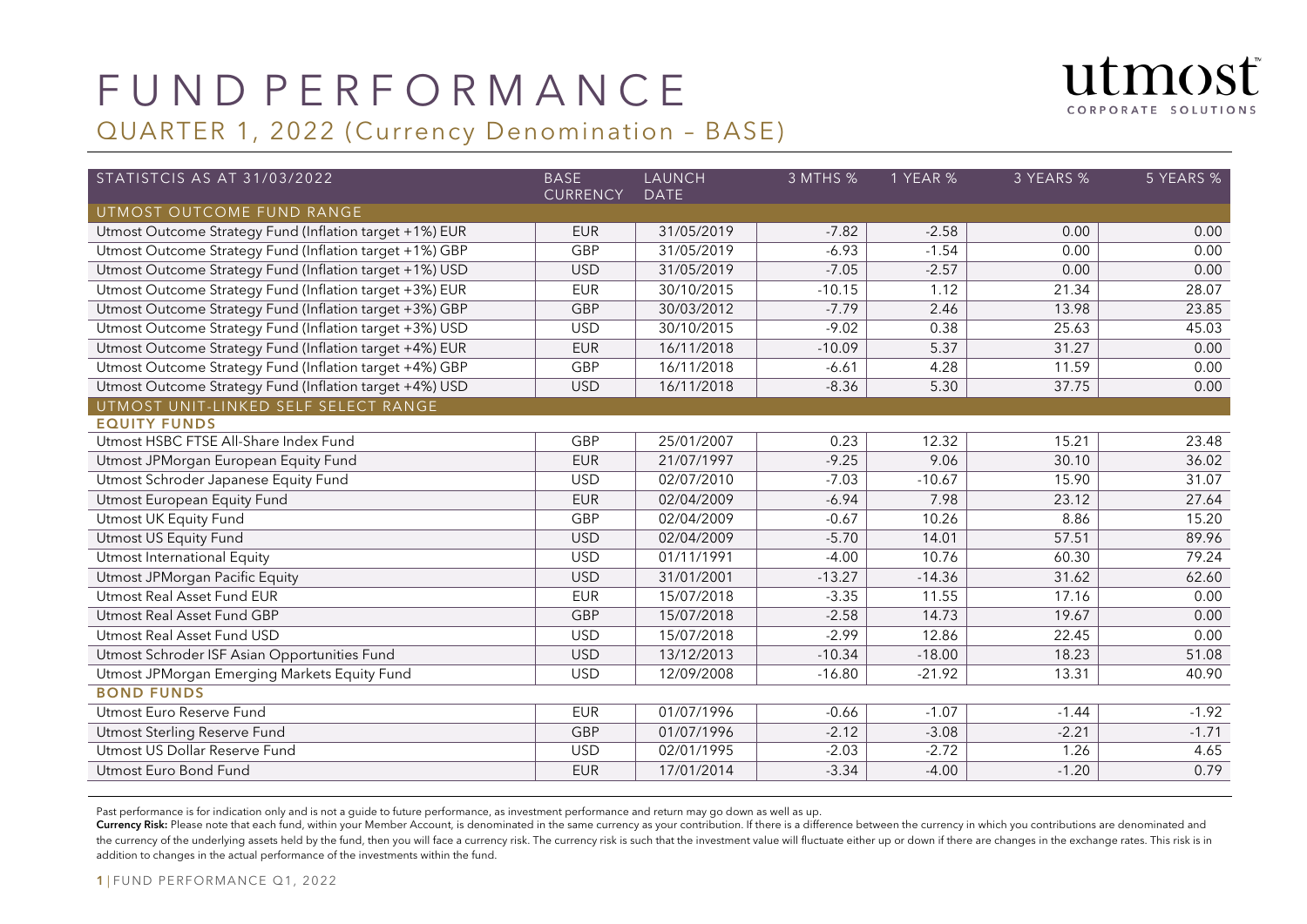

### QUARTER 1, 2022 (Currency Denomination – BASE)

| <b>BOND FUNDS CONTINUED</b>                         |            |            |          |          |         |         |  |  |  |  |  |
|-----------------------------------------------------|------------|------------|----------|----------|---------|---------|--|--|--|--|--|
| Utmost Sterling Bond Fund                           | <b>GBP</b> | 17/01/2014 | $-4.67$  | $-5.22$  | $-2.34$ | $-0.01$ |  |  |  |  |  |
| Utmost US Dollar Bond Fund                          | USD.       | 17/01/2014 | $-3.84$  | $-4.14$  | 3.29    | 8.64    |  |  |  |  |  |
| Utmost Global Strategic Bond Fund                   | USD.       | 05/01/2001 | $-5.75$  | $-5.81$  | 3.64    | 8.66    |  |  |  |  |  |
| Utmost Fidelity Emerging Markets Debt Fund          | USD.       | 02/07/2010 | $-13.21$ | $-11.86$ | $-3.33$ | 4.53    |  |  |  |  |  |
| <b>ALTERNATIVE ASSET FUNDS</b>                      |            |            |          |          |         |         |  |  |  |  |  |
| Utmost iShares Dow Jones Global Sustainability Fund | USD.       | 23/08/2013 | $-4.99$  | 9.45     | 49.76   | 72.65   |  |  |  |  |  |
| Utmost iShares MSCI World Islamic Fund              | USD.       | 23/08/2013 | $-2.81$  | 11.80    | 39.75   | 59.32   |  |  |  |  |  |
| Utmost Fidelity Global Property Fund                | USD.       | 02/07/2010 | $-6.11$  | 8.26     | 15.21   | 35.78   |  |  |  |  |  |
| Utmost iShares Physical Gold Fund                   | USD.       | 23/08/2013 | 7.58     | 12.82    | 49.08   | 54.40   |  |  |  |  |  |
| Utmost BGF World Mining Fund                        | USD        | 02/07/2010 | 22.26    | 33.07    | 101.17  | 136.02  |  |  |  |  |  |

| <mark> DEPOSIT ADMINISTRATION FUNDS (Declared Bonus Rates as at 31st December each year)</mark> |       |       |       |       |       |      |       |       |       |          |       |  |
|-------------------------------------------------------------------------------------------------|-------|-------|-------|-------|-------|------|-------|-------|-------|----------|-------|--|
|                                                                                                 | 2011  | 2012  | 2013  | 2014  | 2015  | 2016 | 2017  | 2018  | 2019  | 2020     | 2021  |  |
| US Dollar                                                                                       | 5.00% | 4.00% | 3.00% | 2.50% | 2.25% | .75% | .50%  | .00%  | .10%  | $0.00\%$ | 0.80% |  |
| Euro                                                                                            | 3.75% | 3.25% | 3.00% | 2.50% | 2.00% | .10% | 0.60% | 0.30% | 0.30% | 0.15%    | 0.11% |  |
| Sterling                                                                                        | 4.10% | 3.75% | 3.00% | 2.00% | .50%  | .50% | .00%  | 0.90% | 0.90% | 0.75%    | 0.50% |  |

Past performance is for indication only and is not a guide to future performance, as investment performance and return may go down as well as up.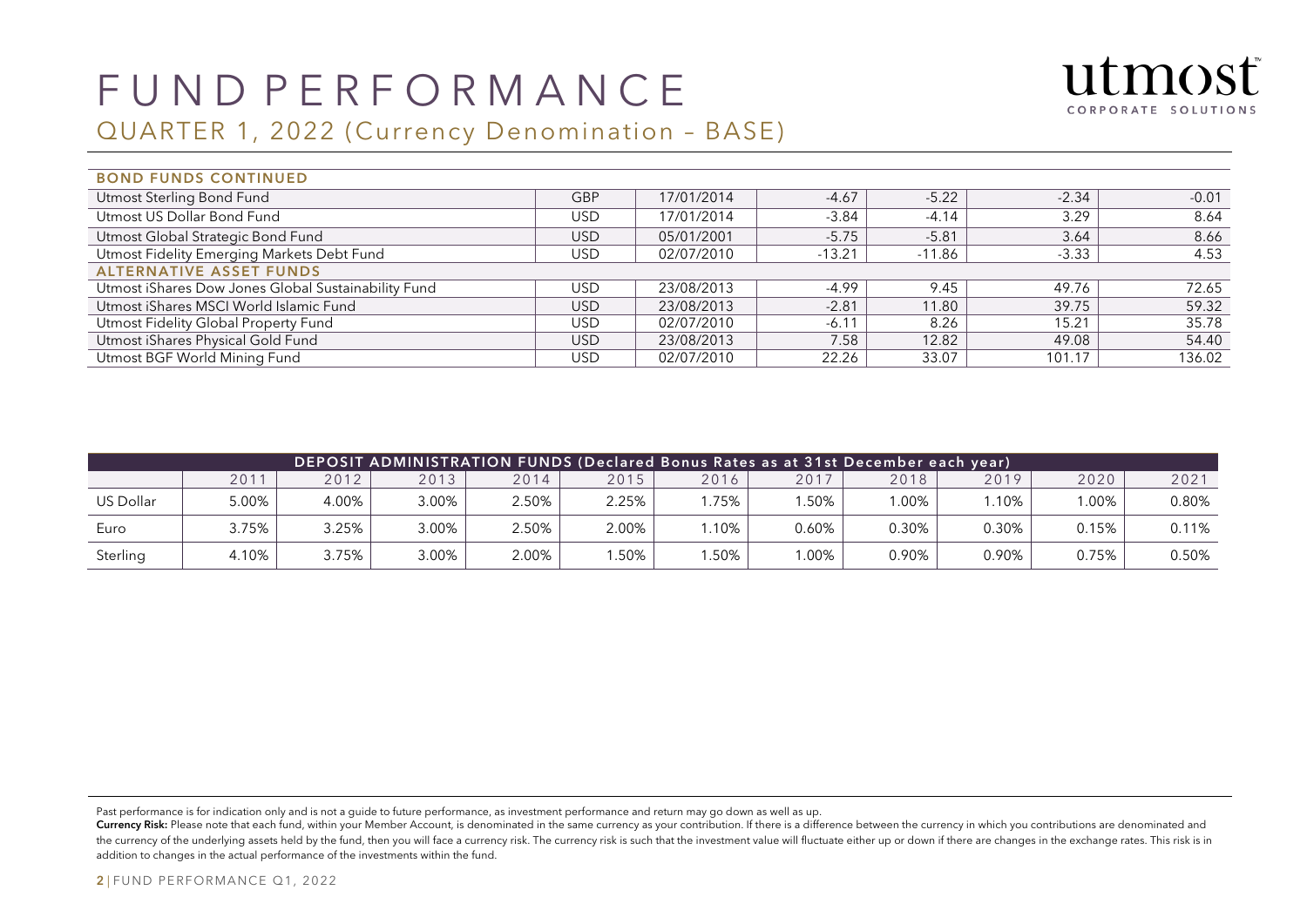



| STATISTCIS AS AT 31/03/2022                             | <b>BASE</b>     | LAUNCH      | 3 MTHS % | 1 YEAR % | 3 YEARS % | 5 YEARS % |
|---------------------------------------------------------|-----------------|-------------|----------|----------|-----------|-----------|
| UTMOST OUTCOME FUND RANGE                               | <b>CURRENCY</b> | <b>DATE</b> |          |          |           |           |
| Utmost Outcome Strategy Fund (Inflation target +1%) EUR | <b>EUR</b>      | 31/05/2019  | 0.00     | 0.00     | 0.00      | 0.00      |
| Utmost Outcome Strategy Fund (Inflation target +1%) GBP | GBP             | 31/05/2019  | 0.00     | 0.00     | 0.00      | 0.00      |
| Utmost Outcome Strategy Fund (Inflation target +1%) USD | <b>USD</b>      | 31/05/2019  | $-7.05$  | $-2.57$  | 0.00      | 0.00      |
| Utmost Outcome Strategy Fund (Inflation target +3%) EUR | <b>EUR</b>      | 30/10/2015  | 0.00     | 0.00     | 0.00      | 0.00      |
| Utmost Outcome Strategy Fund (Inflation target +3%) GBP | <b>GBP</b>      | 30/03/2012  | 0.00     | 0.00     | 0.00      | 0.00      |
| Utmost Outcome Strategy Fund (Inflation target +3%) USD | <b>USD</b>      | 30/10/2015  | $-9.02$  | 0.38     | 25.63     | 45.03     |
| Utmost Outcome Strategy Fund (Inflation target +4%) EUR | <b>EUR</b>      | 16/11/2018  | 0.00     | 0.00     | 0.00      | 0.00      |
| Utmost Outcome Strategy Fund (Inflation target +4%) GBP | <b>GBP</b>      | 16/11/2018  | 0.00     | 0.00     | 0.00      | 0.00      |
| Utmost Outcome Strategy Fund (Inflation target +4%) USD | <b>USD</b>      | 16/11/2018  | $-8.36$  | 5.30     | 37.75     | 0.00      |
| UTMOST UNIT-LINKED SELF SELECT FUND RANGE               |                 |             |          |          |           |           |
| <b>EQUITY FUNDS</b>                                     |                 |             |          |          |           |           |
| Utmost HSBC FTSE All-Share Index Fund                   | GBP             | 25/01/2007  | $-2.30$  | 7.44     | 16.99     | 29.90     |
| Utmost JPMorgan European Equity Fund                    | <b>EUR</b>      | 01/07/1996  | $-12.41$ | 1.66     | 27.43     | 39.75     |
| Utmost Schroder Japanese Equity Fund                    | <b>USD</b>      | 02/07/2010  | $-7.03$  | $-10.67$ | 15.90     | 31.07     |
| Utmost European Equity Fund                             | <b>EUR</b>      | 02/04/2009  | $-10.17$ | 0.65     | 20.60     | 0.00      |
| Utmost UK Equity Fund                                   | GBP             | 02/04/2009  | $-3.18$  | 5.48     | 10.55     | 0.00      |
| Utmost US Equity Fund                                   | <b>USD</b>      | 02/04/2009  | $-5.70$  | 14.01    | 57.51     | 89.96     |
| Utmost International Equity                             | <b>USD</b>      | 01/11/1991  | $-4.00$  | 10.76    | 60.30     | 79.24     |
| Utmost JPMorgan Pacific Equity                          | <b>USD</b>      | 31/01/2001  | $-2.99$  | 12.86    | 22.45     | 0.00      |
| Utmost Real Asset Fund EUR                              | <b>EUR</b>      | 15/07/2018  | 0.00     | 0.00     | 0.00      | 0.00      |
| Utmost Real Asset Fund GBP                              | <b>GBP</b>      | 15/07/2018  | 0.00     | 0.00     | 0.00      | 0.00      |
| Utmost Real Asset Fund USD                              | <b>USD</b>      | 15/07/2018  | $-2.99$  | 12.86    | 22.45     | 0.00      |
| Utmost Schroder ISF Asian Opportunities Fund            | <b>USD</b>      | 13/12/2013  | $-10.34$ | $-18.00$ | 18.23     | 51.08     |
| Utmost JPMorgan Emerging Markets Equity Fund            | <b>USD</b>      | 12/09/2008  | $-16.80$ | $-21.92$ | 13.31     | 40.90     |
| <b>BOND FUNDS</b>                                       |                 |             |          |          |           |           |
| Utmost Euro Reserve Fund                                | <b>EUR</b>      | 01/07/1996  | 0.00     | 0.00     | 0.00      | 0.00      |
| Utmost Sterling Reserve Fund                            | <b>GBP</b>      | 01/07/1996  | 0.00     | 0.00     | 0.00      | 0.00      |
| Utmost US Dollar Reserve Fund                           | <b>USD</b>      | 02/01/1995  | $-2.03$  | $-2.72$  | 1.26      | 4.65      |
| Utmost Euro Bond Fund                                   | <b>EUR</b>      | 17/01/2014  | $-6.71$  | $-10.51$ | $-3.23$   | 3.55      |

Past performance is for indication only and is not a guide to future performance, as investment performance and return may go down as well as up.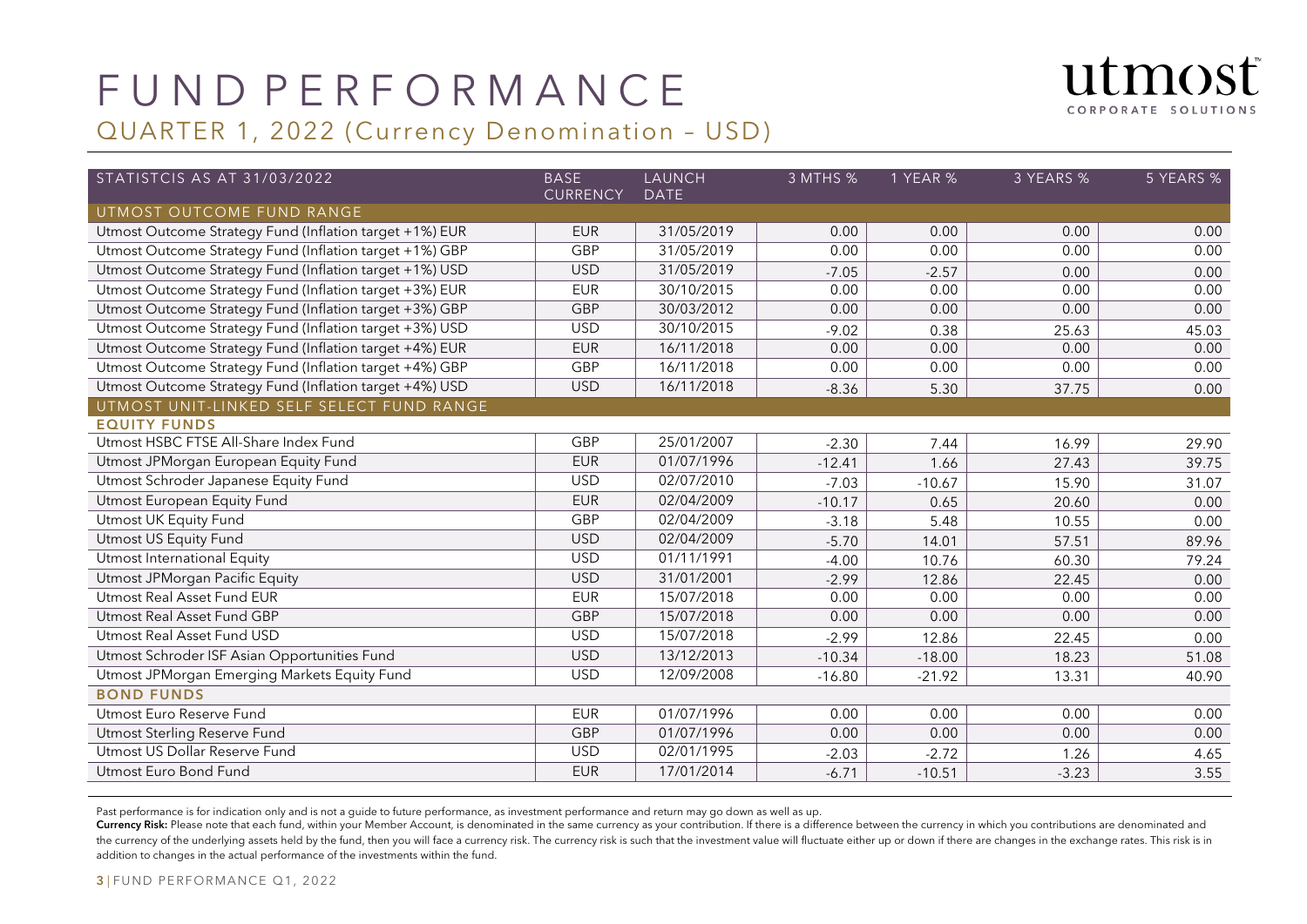

### QUARTER 1, 2022 (Currency Denomination – USD)

| <b>BOND FUNDS CONTINUED</b>                         |            |            |          |          |         |        |  |  |  |  |  |
|-----------------------------------------------------|------------|------------|----------|----------|---------|--------|--|--|--|--|--|
| Utmost Sterling Bond Fund                           | <b>GBP</b> | 17/01/2014 | $-7.08$  | $-9.33$  | $-0.82$ | 5.20   |  |  |  |  |  |
| Utmost US Dollar Bond Fund                          | USD.       | 17/01/2014 | $-3.84$  | $-4.14$  | 3.29    | 8.64   |  |  |  |  |  |
| Utmost Global Strategic Bond Fund                   | <b>USD</b> | 05/01/2001 | $-5.75$  | $-5.81$  | 3.64    | 8.66   |  |  |  |  |  |
| Utmost Fidelity Emerging Markets Debt Fund          | USD        | 02/07/2010 | $-13.21$ | $-11.86$ | $-3.33$ | 4.53   |  |  |  |  |  |
| <b>ALTERNATIVE ASSET FUNDS</b>                      |            |            |          |          |         |        |  |  |  |  |  |
| Utmost iShares Dow Jones Global Sustainability Fund | USD        | 23/08/2013 | -4.99    | 9.45     | 49.76   | 72.65  |  |  |  |  |  |
| Utmost iShares MSCI World Islamic Fund              | <b>USD</b> | 23/08/2013 | $-2.81$  | 11.80    | 39.75   | 59.32  |  |  |  |  |  |
| Utmost Fidelity Global Property Fund                | USD.       | 02/07/2010 | $-6.11$  | 8.26     | 15.21   | 35.78  |  |  |  |  |  |
| Utmost iShares Physical Gold Fund                   | USD.       | 23/08/2013 | 7.58     | 12.82    | 49.08   | 54.40  |  |  |  |  |  |
| Utmost BGF World Mining Fund                        | USD        | 02/07/2010 | 22.26    | 33.07    | 101.17  | 136.02 |  |  |  |  |  |

| DEPOSIT ADMINISTRATION FUNDS (Declared Bonus Rates as at 31st December each year), |       |       |          |       |       |      |       |         |       |          |       |  |
|------------------------------------------------------------------------------------|-------|-------|----------|-------|-------|------|-------|---------|-------|----------|-------|--|
|                                                                                    | 2011  | 2012  | 2013     | 2014  | 2015  | 2016 | 2017  | 2018    | 2019  | 2020     | 2021  |  |
| <b>US Dollar</b>                                                                   | 5.00% | 4.00% | $3.00\%$ | 2.50% | 2.25% | .75% | .50%  | $.00\%$ | .10%  | $0.00\%$ | 0.80% |  |
| Euro                                                                               | 3.75% | 3.25% | 3.00%    | 2.50% | 2.00% | .10% | 0.60% | 0.30%   | 0.30% | 0.15%    | 0.11% |  |
| Sterling                                                                           | 4.10% | 3.75% | 3.00%    | 2.00% | .50%  | .50% | .00%  | 0.90%   | 0.90% | 0.75%    | 0.50% |  |

Past performance is for indication only and is not a guide to future performance, as investment performance and return may go down as well as up.

Currency Risk: Please note that each fund, within your Member Account, is denominated in the same currency as your contribution. If there is a difference between the currency in which you contributions are denominated and the currency of the underlying assets held by the fund, then you will face a currency risk. The currency risk is such that the investment value will fluctuate either up or down if there are changes in the exchange rates. T addition to changes in the actual performance of the investments within the fund.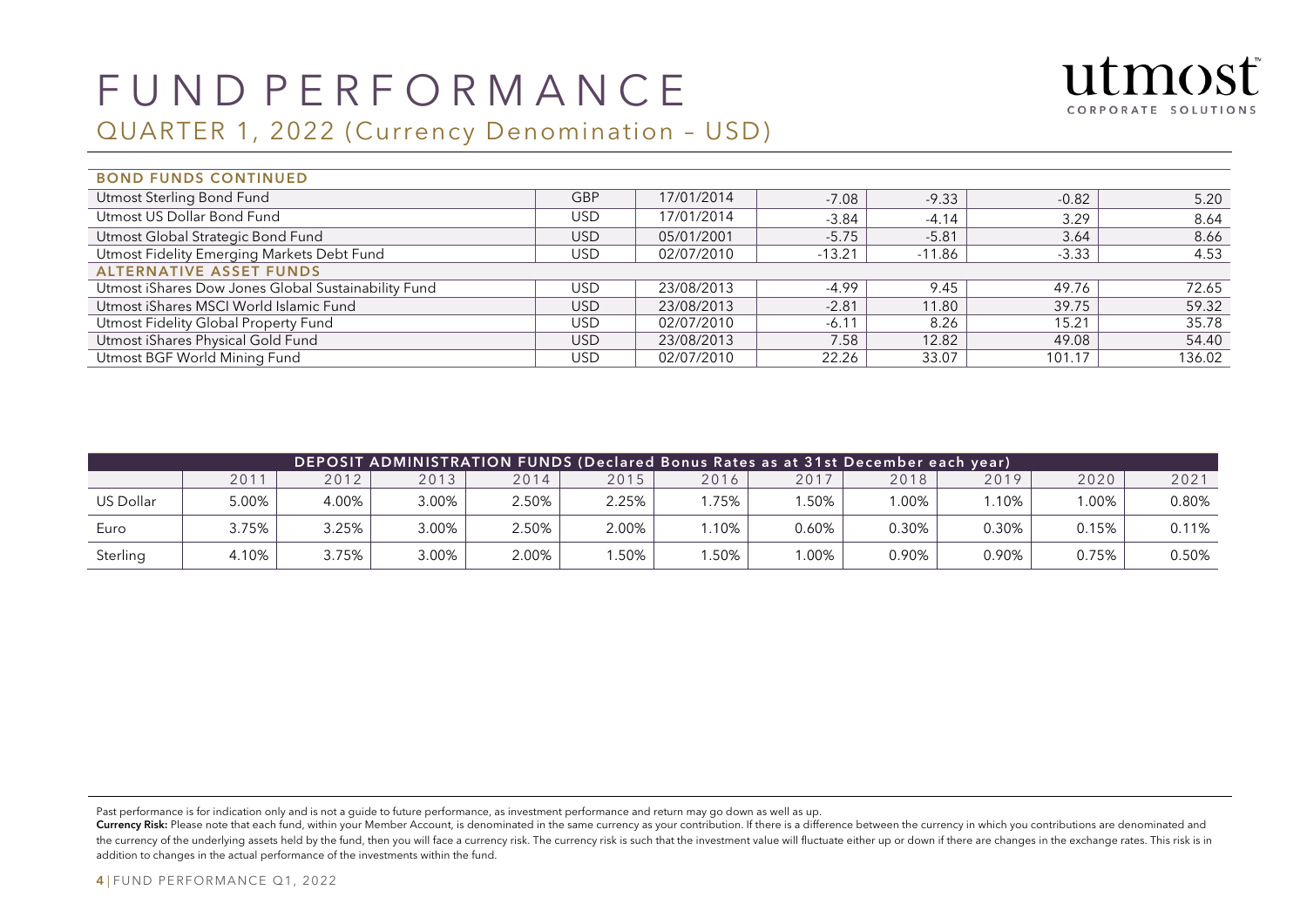



| STATISTCIS AS AT 31/03/2022                             | <b>BASE</b><br><b>CURRENCY</b> | LAUNCH<br><b>DATE</b> | 3 MTHS % | 1 YEAR % | 3 YEARS % | 5 YEARS % |
|---------------------------------------------------------|--------------------------------|-----------------------|----------|----------|-----------|-----------|
| UTMOST OUTCOME FUND RANGE                               |                                |                       |          |          |           |           |
| Utmost Outcome Strategy Fund (Inflation target +1%) EUR | <b>EUR</b>                     | 31/05/2019            | $-7.82$  | $-2.58$  | 0.00      | 0.00      |
| Utmost Outcome Strategy Fund (Inflation target +1%) GBP | GBP                            | 31/05/2019            | 0.00     | 0.00     | 0.00      | 0.00      |
| Utmost Outcome Strategy Fund (Inflation target +1%) USD | <b>USD</b>                     | 31/05/2019            | 0.00     | 0.00     | 0.00      | 0.00      |
| Utmost Outcome Strategy Fund (Inflation target +3%) EUR | <b>EUR</b>                     | 30/10/2015            | $-10.15$ | 1.12     | 21.34     | 28.07     |
| Utmost Outcome Strategy Fund (Inflation target +3%) GBP | <b>GBP</b>                     | 30/03/2012            | 0.00     | 0.00     | 0.00      | 0.00      |
| Utmost Outcome Strategy Fund (Inflation target +3%) USD | <b>USD</b>                     | 30/10/2015            | 0.00     | 0.00     | 0.00      | 0.00      |
| Utmost Outcome Strategy Fund (Inflation target +4%) EUR | <b>EUR</b>                     | 16/11/2018            | $-10.09$ | 5.37     | 31.27     | 0.00      |
| Utmost Outcome Strategy Fund (Inflation target +4%) GBP | <b>GBP</b>                     | 16/11/2018            | 0.00     | 0.00     | 0.00      | 0.00      |
| Utmost Outcome Strategy Fund (Inflation target +4%) USD | <b>USD</b>                     | 16/11/2018            | 0.00     | 0.00     | 0.00      | 0.00      |
| UTMOST UNIT-LINKED SELF SELECT FUND RANGE               |                                |                       |          |          |           |           |
| <b>EQUITY FUNDS</b>                                     |                                |                       |          |          |           |           |
| Utmost HSBC FTSE All-Share Index Fund                   | GBP                            | 25/01/2007            | 1.22     | 15.26    | 19.45     | 26.44     |
| Utmost JPMorgan European Equity Fund                    | <b>EUR</b>                     | 01/07/1996            | $-9.25$  | 9.06     | 30.10     | 36.02     |
| Utmost Schroder Japanese Equity Fund                    | <b>USD</b>                     | 02/07/2010            | $-3.68$  | $-4.16$  | 18.33     | 27.58     |
| Utmost European Equity Fund                             | <b>EUR</b>                     | 02/04/2009            | $-6.94$  | 7.98     | 23.12     | 27.64     |
| Utmost UK Equity Fund                                   | GBP                            | 02/04/2009            | 0.31     | 13.15    | 12.87     | 0.00      |
| Utmost US Equity Fund                                   | <b>USD</b>                     | 02/04/2009            | $-2.30$  | 22.31    | 60.81     | 0.00      |
| Utmost International Equity                             | <b>USD</b>                     | 01/11/1991            | $-0.55$  | 18.82    | 63.66     | 74.46     |
| Utmost JPMorgan Pacific Equity                          | <b>USD</b>                     | 31/01/2001            | $-10.15$ | $-8.13$  | 34.38     | 58.26     |
| Utmost Real Asset Fund EUR                              | <b>EUR</b>                     | 15/07/2018            | $-3.35$  | 11.55    | 17.16     | 0.00      |
| Utmost Real Asset Fund GBP                              | GBP                            | 15/07/2018            | 0.00     | 0.00     | 0.00      | 0.00      |
| Utmost Real Asset Fund USD                              | <b>USD</b>                     | 15/07/2018            | 0.00     | 0.00     | 0.00      | 0.00      |
| Utmost Schroder ISF Asian Opportunities Fund            | <b>USD</b>                     | 13/12/2013            | $-7.11$  | $-12.04$ | 20.70     | 47.04     |
| Utmost JPMorgan Emerging Markets Equity Fund            | <b>USD</b>                     | 12/09/2008            | $-13.80$ | $-16.23$ | 15.69     | 37.14     |
| <b>BOND FUNDS</b>                                       |                                |                       |          |          |           |           |
| Utmost Euro Reserve Fund                                | <b>EUR</b>                     | 01/07/1996            | $-0.66$  | $-1.07$  | $-1.44$   | $-1.92$   |
| Utmost Sterling Reserve Fund                            | <b>GBP</b>                     | 01/07/1996            | 0.00     | 0.00     | 0.00      | 0.00      |
| Utmost US Dollar Reserve Fund                           | <b>USD</b>                     | 02/01/1995            | 0.00     | 0.00     | 0.00      | 0.00      |
| Utmost Euro Bond Fund                                   | <b>EUR</b>                     | 17/01/2014            | $-3.34$  | $-4.00$  | $-1.20$   | 0.79      |

Past performance is for indication only and is not a guide to future performance, as investment performance and return may go down as well as up.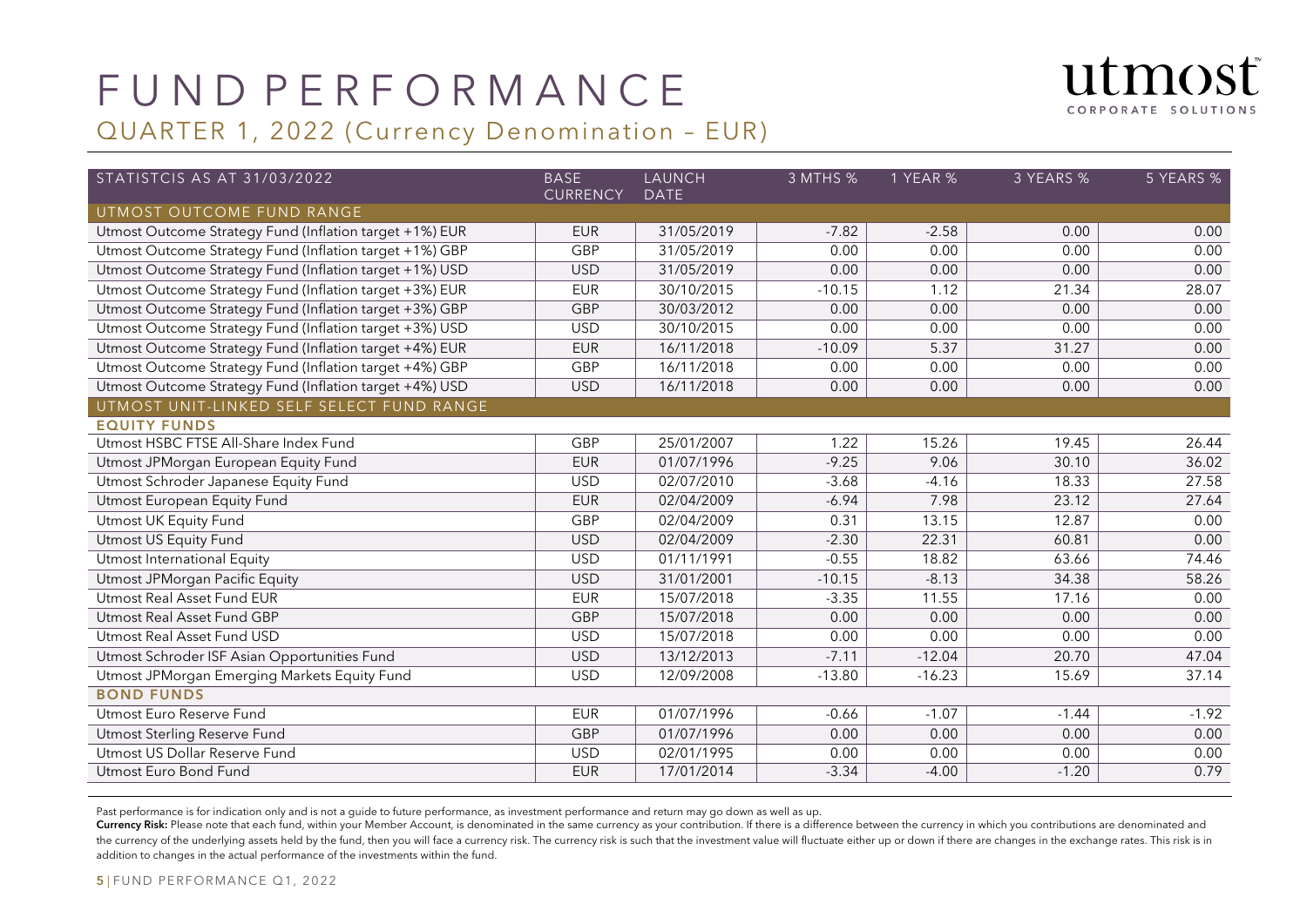

#### QUARTER 1, 2022 (Currency Denomination – EUR)

| <b>BOND FUNDS CONTINUED</b>                         |            |            |          |         |         |        |
|-----------------------------------------------------|------------|------------|----------|---------|---------|--------|
| Utmost Sterling Bond Fund                           | <b>GBP</b> | 17/01/2014 | $-3.73$  | $-2.73$ | 1.26    | 2.39   |
| Utmost US Dollar Bond Fund                          | <b>USD</b> | 17/01/2014 | $-0.38$  | 2.84    | 5.47    | 5.74   |
| Utmost Global Strategic Bond Fund                   | USD.       | 05/01/2001 | $-2.35$  | 1.03    | 5.81    | 5.76   |
| Utmost Fidelity Emerging Markets Debt Fund          | <b>USD</b> | 02/07/2010 | $-10.08$ | $-5.44$ | $-1.30$ | 1.73   |
| <b>ALTERNATIVE ASSET FUNDS</b>                      |            |            |          |         |         |        |
| Utmost iShares Dow Jones Global Sustainability Fund | <b>USD</b> | 23/08/2013 | $-1.57$  | 17.41   | 52.89   | 68.04  |
| Utmost iShares MSCI World Islamic Fund              | <b>USD</b> | 23/08/2013 | 0.70     | 19.93   | 42.68   | 55.07  |
| Utmost Fidelity Global Property Fund                | <b>USD</b> | 02/07/2010 | $-2.73$  | 16.13   | 17.62   | 32.15  |
| Utmost iShares Physical Gold Fund                   | USD.       | 23/08/2013 | 11.45    | 21.03   | 52.19   | 50.28  |
| Utmost BGF World Mining Fund                        | <b>USD</b> | 02/07/2010 | 26.66    | 42.76   | 105.39  | 129.72 |

| DEPOSIT ADMINISTRATION FUNDS (Declared Bonus Rates as at 31st December each year), |       |       |       |       |       |      |       |       |       |        |       |  |
|------------------------------------------------------------------------------------|-------|-------|-------|-------|-------|------|-------|-------|-------|--------|-------|--|
|                                                                                    | 2011  | 2012  | 2013  | 2014  | 2015  | 2016 | 2017  | 2018  | 2019  | 2020   | 2021  |  |
| US Dollar                                                                          | 5.00% | 4.00% | 3.00% | 2.50% | 2.25% | .75% | .50%  | .00%  | .10%  | $00\%$ | 0.80% |  |
| Euro                                                                               | 3.75% | 3.25% | 3.00% | 2.50% | 2.00% | .10% | 0.60% | 0.30% | 0.30% | 0.15%  | 0.11% |  |
| Sterling                                                                           | 4.10% | 3.75% | 3.00% | 2.00% | .50%  | .50% | .00%  | 0.90% | 0.90% | 0.75%  | 0.50% |  |

Past performance is for indication only and is not a guide to future performance, as investment performance and return may go down as well as up.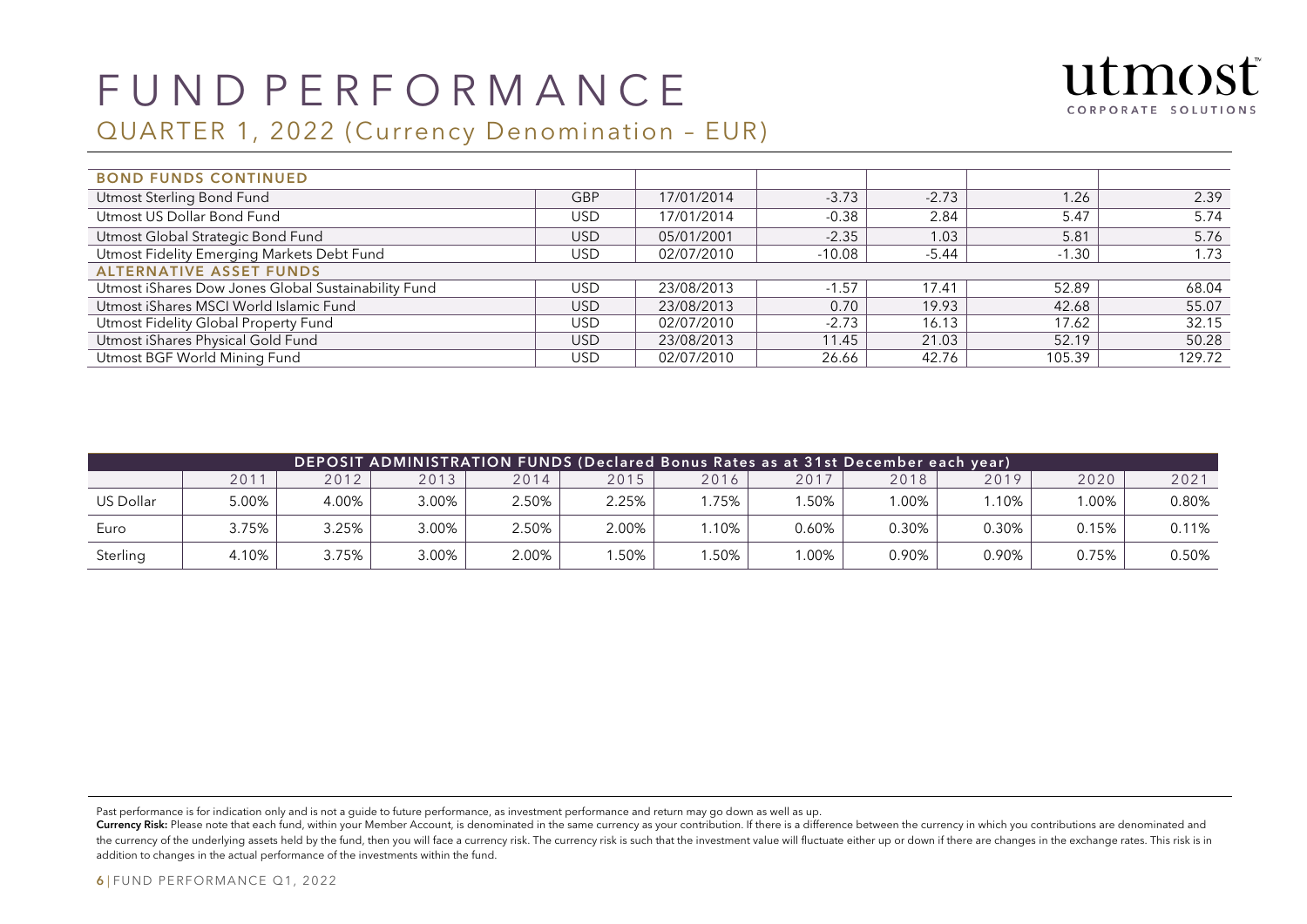

| utmost              |  |
|---------------------|--|
| CORPORATE SOLUTIONS |  |

| STATISTCIS AS AT 31/03/2022                             | <b>BASE</b><br><b>CURRENCY</b> | LAUNCH<br><b>DATE</b> | 3 MTHS % | 1 YEAR % | 3 YEARS % | 5 YEARS % |
|---------------------------------------------------------|--------------------------------|-----------------------|----------|----------|-----------|-----------|
| UTMOST OUTCOME FUND RANGE                               |                                |                       |          |          |           |           |
| Utmost Outcome Strategy Fund (Inflation target +1%) EUR | <b>EUR</b>                     | 31/05/2019            | 0.00     | 0.00     | 0.00      | 0.00      |
| Utmost Outcome Strategy Fund (Inflation target +1%) GBP | GBP                            | 31/05/2019            | $-6.93$  | $-1.54$  | 0.00      | 0.00      |
| Utmost Outcome Strategy Fund (Inflation target +1%) USD | $\overline{USD}$               | 31/05/2019            | 0.00     | 0.00     | 0.00      | 0.00      |
| Utmost Outcome Strategy Fund (Inflation target +3%) EUR | <b>EUR</b>                     | 30/10/2015            | 0.00     | 0.00     | 0.00      | 0.00      |
| Utmost Outcome Strategy Fund (Inflation target +3%) GBP | <b>GBP</b>                     | 30/03/2012            | $-7.79$  | 2.46     | 13.98     | 23.85     |
| Utmost Outcome Strategy Fund (Inflation target +3%) USD | <b>USD</b>                     | 30/10/2015            | 0.00     | 0.00     | 0.00      | 0.00      |
| Utmost Outcome Strategy Fund (Inflation target +4%) EUR | <b>EUR</b>                     | 16/11/2018            | 0.00     | 0.00     | 0.00      | 0.00      |
| Utmost Outcome Strategy Fund (Inflation target +4%) GBP | GBP                            | 16/11/2018            | $-6.61$  | 4.28     | 11.59     | 0.00      |
| Utmost Outcome Strategy Fund (Inflation target +4%) USD | <b>USD</b>                     | 16/11/2018            | 0.00     | 0.00     | 0.00      | 0.00      |
| UTMOST UNIT-LINKED SELF SELECT FUND RANGE               |                                |                       |          |          |           |           |
| <b>EQUITY FUNDS</b>                                     |                                |                       |          |          |           |           |
| Utmost HSBC FTSE All-Share Index Fund                   | <b>GBP</b>                     | 25/01/2007            | 0.23     | 12.32    | 15.21     | 23.48     |
| Utmost JPMorgan European Equity Fund                    | <b>EUR</b>                     | 01/07/1996            | $-10.14$ | 6.28     | 25.48     | 32.84     |
| Utmost Schroder Japanese Equity Fund                    | <b>USD</b>                     | 02/07/2010            | $-4.62$  | $-6.61$  | 14.12     | 24.58     |
| Utmost European Equity Fund                             | <b>EUR</b>                     | 02/04/2009            | $-7.84$  | 5.22     | 18.75     | 0.00      |
| Utmost UK Equity Fund                                   | <b>GBP</b>                     | 02/04/2009            | $-0.67$  | 10.26    | 8.86      | 15.20     |
| Utmost US Equity Fund                                   | <b>USD</b>                     | 02/04/2009            | $-3.26$  | 19.18    | 55.10     | 0.00      |
| Utmost International Equity                             | <b>USD</b>                     | 01/11/1991            | $-1.53$  | 15.79    | 57.85     | 70.38     |
| Utmost JPMorgan Pacific Equity                          | <b>USD</b>                     | 31/01/2001            | $-11.03$ | $-10.48$ | 29.61     | 54.55     |
| Utmost Real Asset Fund EUR                              | <b>EUR</b>                     | 15/07/2018            | 0.00     | 0.00     | 0.00      | 0.00      |
| Utmost Real Asset Fund GBP                              | <b>GBP</b>                     | 15/07/2018            | $-2.58$  | 14.73    | 19.67     | 0.00      |
| Utmost Real Asset Fund USD                              | <b>USD</b>                     | 15/07/2018            | 0.00     | 0.00     | 0.00      | 0.00      |
| Utmost Schroder ISF Asian Opportunities Fund            | <b>USD</b>                     | 13/12/2013            | $-8.02$  | $-14.28$ | 16.42     | 43.60     |
| Utmost JPMorgan Emerging Markets Equity Fund            | <b>USD</b>                     | 12/09/2008            | $-14.64$ | $-18.37$ | 11.58     | 33.92     |
| <b>BOND FUNDS</b>                                       |                                |                       |          |          |           |           |
| Utmost Euro Reserve Fund                                | <b>EUR</b>                     | 01/07/1996            | 0.00     | 0.00     | 0.00      | 0.00      |
| Utmost Sterling Reserve Fund                            | <b>GBP</b>                     | 01/07/1996            | $-2.12$  | $-3.08$  | $-2.21$   | $-1.71$   |
| Utmost US Dollar Reserve Fund                           | <b>USD</b>                     | 02/01/1995            | 0.00     | 0.00     | 0.00      | 0.00      |
| Utmost Euro Bond Fund                                   | <b>EUR</b>                     | 17/01/2014            | $-4.28$  | $-6.46$  | $-4.71$   | $-1.57$   |

Past performance is for indication only and is not a guide to future performance, as investment performance and return may go down as well as up.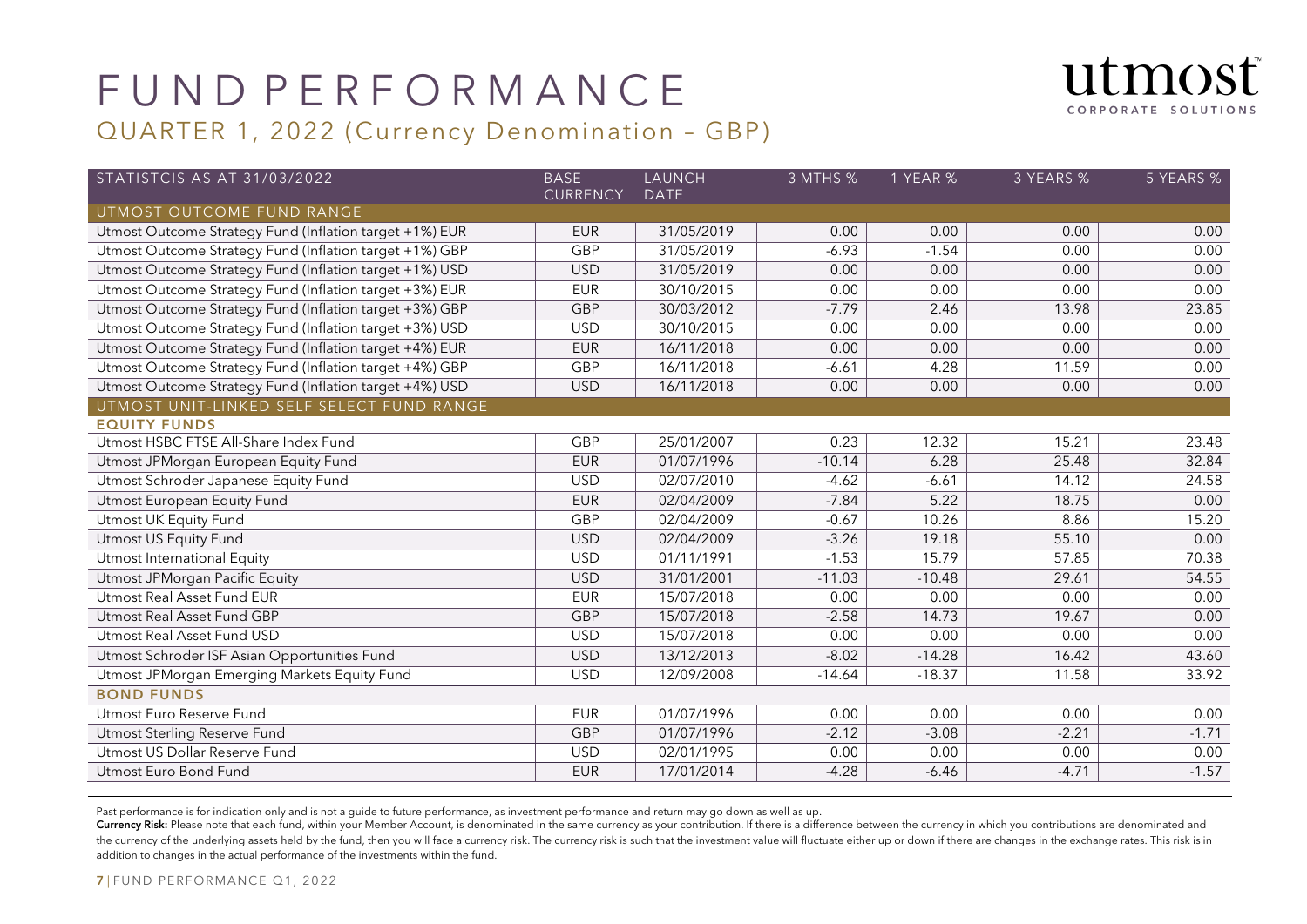

### QUARTER 1, 2022 (Currency Denomination – GBP)

| <b>BOND FUNDS CONTINUED</b>                         |            |            |          |         |         |         |
|-----------------------------------------------------|------------|------------|----------|---------|---------|---------|
| Utmost Sterling Bond Fund                           | <b>GBP</b> | 17/01/2014 | $-4.67$  | $-5.22$ | $-2.34$ | $-0.01$ |
| Utmost US Dollar Bond Fund                          | USD        | 17/01/2014 | $-1.35$  | 0.20    | 1.71    | 3.26    |
| Utmost Global Strategic Bond Fund                   | USD.       | 05/01/2001 | $-3.31$  | $-1.54$ | 2.06    | 3.29    |
| Utmost Fidelity Emerging Markets Debt Fund          | USD        | 02/07/2010 | $-10.95$ | $-7.85$ | -4.80   | $-0.64$ |
| <b>ALTERNATIVE ASSET FUNDS</b>                      |            |            |          |         |         |         |
| Utmost iShares Dow Jones Global Sustainability Fund | USD.       | 23/08/2013 | $-2.53$  | 14.41   | 47.47   | 64.11   |
| Utmost iShares MSCI World Islamic Fund              | <b>USD</b> | 23/08/2013 | $-0.29$  | 16.87   | 37.61   | 51.44   |
| Utmost Fidelity Global Property Fund                | USD.       | 02/07/2010 | $-3.67$  | 13.17   | 13.45   | 29.06   |
| Utmost iShares Physical Gold Fund                   | USD.       | 23/08/2013 | 10.36    | 17.95   | 46.80   | 46.75   |
| Utmost BGF World Mining Fund                        | USD        | 02/07/2010 | 25.43    | 39.12   | 98.11   | 124.32  |

| [DEPOSIT ADMINISTRATION FUNDS (Declared Bonus Rates as at 31st December each year); |                  |       |       |       |       |      |       |         |       |        |       |
|-------------------------------------------------------------------------------------|------------------|-------|-------|-------|-------|------|-------|---------|-------|--------|-------|
|                                                                                     | 201 <sup>1</sup> | 2012  | 2013  | 2014  | 2015  | 2016 | 2017  | 2018    | 2019  | 2020   | 2021  |
| US Dollar                                                                           | 5.00%            | 4.00% | 3.00% | 2.50% | 2.25% | .75% | .50%  | $.00\%$ | .10%  | $00\%$ | 0.80% |
| Euro                                                                                | 3.75%            | 3.25% | 3.00% | 2.50% | 2.00% | .10% | 0.60% | 0.30%   | 0.30% | 0.15%  | 0.11% |
| Sterling                                                                            | 4.10%            | 3.75% | 3.00% | 2.00% | .50%  | .50% | .00%  | 0.90%   | 0.90% | 0.75%  | 0.50% |

Past performance is for indication only and is not a guide to future performance, as investment performance and return may go down as well as up.

Currency Risk: Please note that each fund, within your Member Account, is denominated in the same currency as your contribution. If there is a difference between the currency in which you contributions are denominated and the currency of the underlying assets held by the fund, then you will face a currency risk. The currency risk is such that the investment value will fluctuate either up or down if there are changes in the exchange rates. T addition to changes in the actual performance of the investments within the fund.